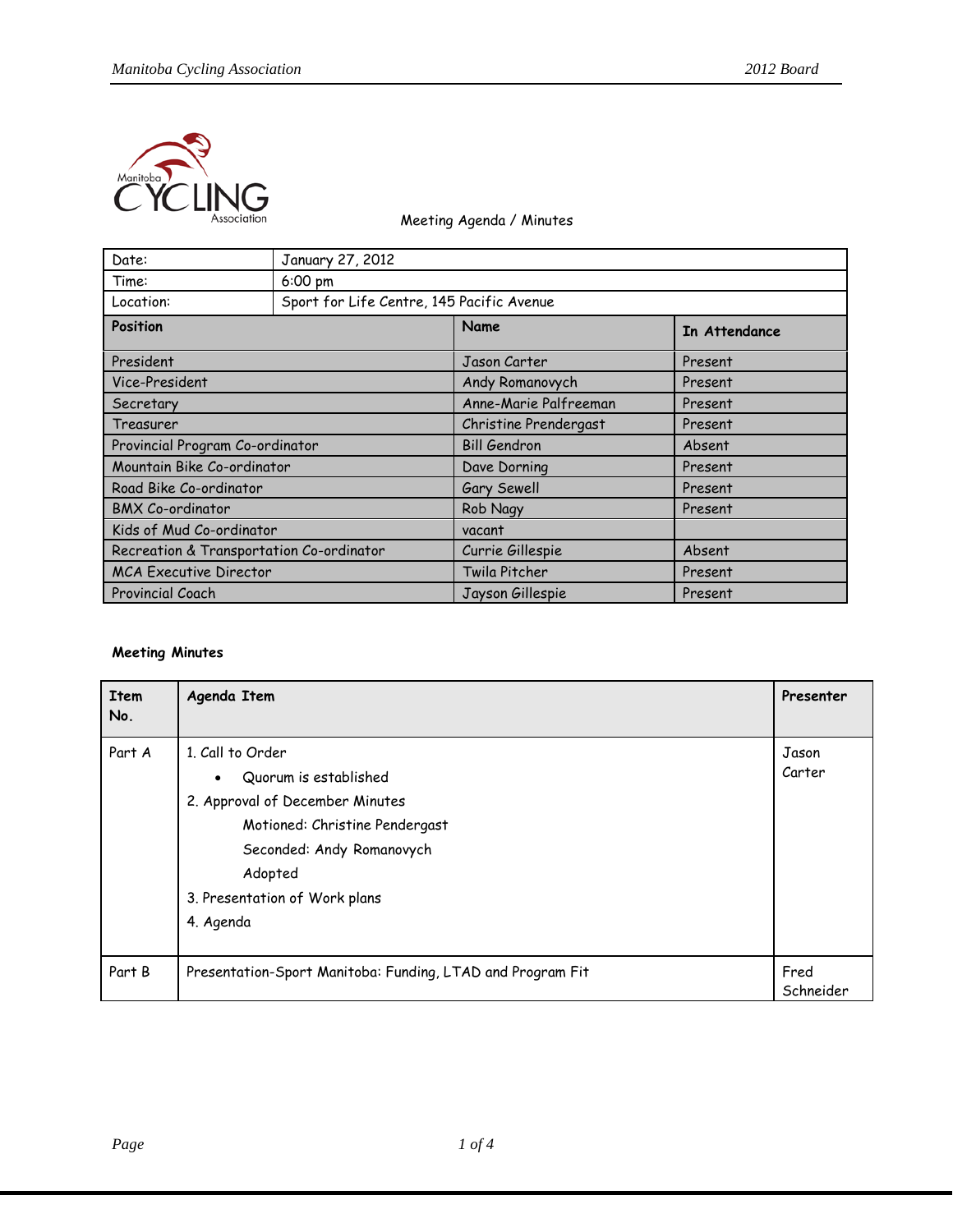| Part C | <b>Financial Update</b><br>Report submitted<br>Motion to Adopt the December 2011 statements as presented - Andy Romanovych<br>Seconded - Dave Dorning<br>Approved                                                                                                  | Twila<br>Pitcher\<br>Christine<br>Prendergast  |
|--------|--------------------------------------------------------------------------------------------------------------------------------------------------------------------------------------------------------------------------------------------------------------------|------------------------------------------------|
| Part D | Major BOD Decision Items                                                                                                                                                                                                                                           |                                                |
|        | 1.0: KOM Appointment<br>Motion to appoint Ms Karin McSherry as KOM Coordinator to 2012 AGM<br>Motion to adopt: Rob Nagy<br>Seconded: Dave Dorning<br>Carried                                                                                                       | Jason<br>Carter                                |
|        | 2.0: Sport MB Development Funding and Budget 2012<br>For Information only                                                                                                                                                                                          | Twilla<br>Pitcher/Chri<br>stine<br>Prendergast |
|        | 3.0: Weekday Criterium Series Format<br>This motion is to approve the training Race Format for the Training Criterium races.<br>Motion to approve: Dave Dorning<br>Seconded: Gary Sewell<br>carried                                                                | Gary Sewell                                    |
|        | 4.0: 2012 Race Calendar<br>Motion to approve the 2012 MCA Race Calendar.<br>Motion to approve: Dave Dorning<br>Seconded: Christine Pendergast<br>carried                                                                                                           | Gary Sewell                                    |
|        | 5.0: Appoint PP Coaching Rep<br>Motion to appoint the following member representative to the Provincial program<br>Committee until the 2012 Annual General meeting: Jeff Fawcett<br>Motion to Approve: Karin McSherry<br>Seconded: Christine Pendergast<br>Carried | Bill<br>Gendron/<br>Jayson<br>Gillespie        |
|        | 6.0: Registration Provider for 2012<br>Motion to ratify the decision of the President to authorize contracting with CCN.<br>Motion to approve: Dave Dorning<br>Seconded: Gary Sewell<br>Carried                                                                    | Jason<br>Carter                                |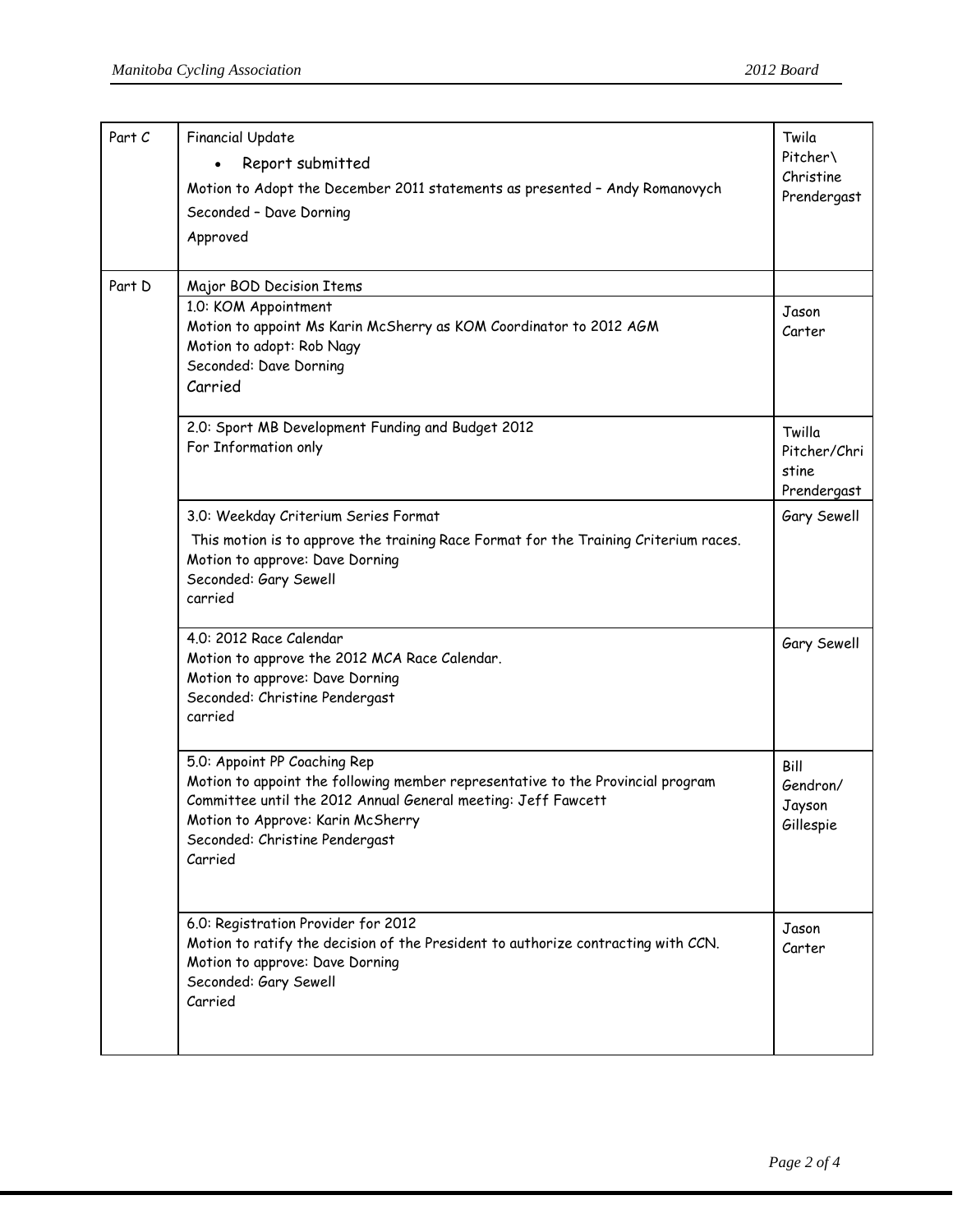| Part E | Reports<br>President report submitted<br>$\bullet$<br>Executive Director report submitted<br>$\bullet$<br>VP report submitted<br>$\bullet$<br>Recreation & Transportation report submitted<br>$\bullet$<br>Provincial Program report submitted<br>$\bullet$<br>BMX report submitted<br>$\bullet$<br>Mountain Bike report submitted<br>$\bullet$<br>Road report submitted<br>$\bullet$<br>Provincial Coach submitted report<br>$\bullet$ | All                      |
|--------|-----------------------------------------------------------------------------------------------------------------------------------------------------------------------------------------------------------------------------------------------------------------------------------------------------------------------------------------------------------------------------------------------------------------------------------------|--------------------------|
|        | Action Items (old business)<br>Reported to next meeting (ran out of time)                                                                                                                                                                                                                                                                                                                                                               | Anne-Marie<br>Palfreeman |
|        |                                                                                                                                                                                                                                                                                                                                                                                                                                         | Jason                    |
|        | Next Meeting -<br>February 21st, 2012<br>Adjourn<br>Motion - Dave Dorning<br>Seconded - Rob Nagy                                                                                                                                                                                                                                                                                                                                        |                          |
|        | Carried.                                                                                                                                                                                                                                                                                                                                                                                                                                |                          |

## **Action Items**

| Item<br>No.  | <b>Mtg</b><br>Date | <b>Action Item</b>                                                                                                                                                                                                                                                                                                                                                                                                                                                                                                                                                                                                                                                                                                                                      | <b>Assigned To</b> | Target Date |
|--------------|--------------------|---------------------------------------------------------------------------------------------------------------------------------------------------------------------------------------------------------------------------------------------------------------------------------------------------------------------------------------------------------------------------------------------------------------------------------------------------------------------------------------------------------------------------------------------------------------------------------------------------------------------------------------------------------------------------------------------------------------------------------------------------------|--------------------|-------------|
| $\mathbf{1}$ | May<br>16,<br>2011 | Club Incentives<br>Develop a more concrete plan to incentivize the Clubs to providing<br>races and officials to train<br>06.13 No further update<br>07.20 No further update<br>08.24 No further update<br>09.28 The development policy will cover up some. No other update.<br>Will draft something for next meeting.<br>10.19 Town Hall feedback should be incorporated into this.<br>Suggestion that the number of races one club can organize be<br>capped; clubs without an official provide an assistant to work with<br>the official. The strategy for discussion at the next board meeting<br>for endorsement and then distribution through the committees for<br>feedback.<br>11.09 Defer to the new Board.<br>12.05 Carry-over to next meeting | Gary Sewell        | June 13/11  |